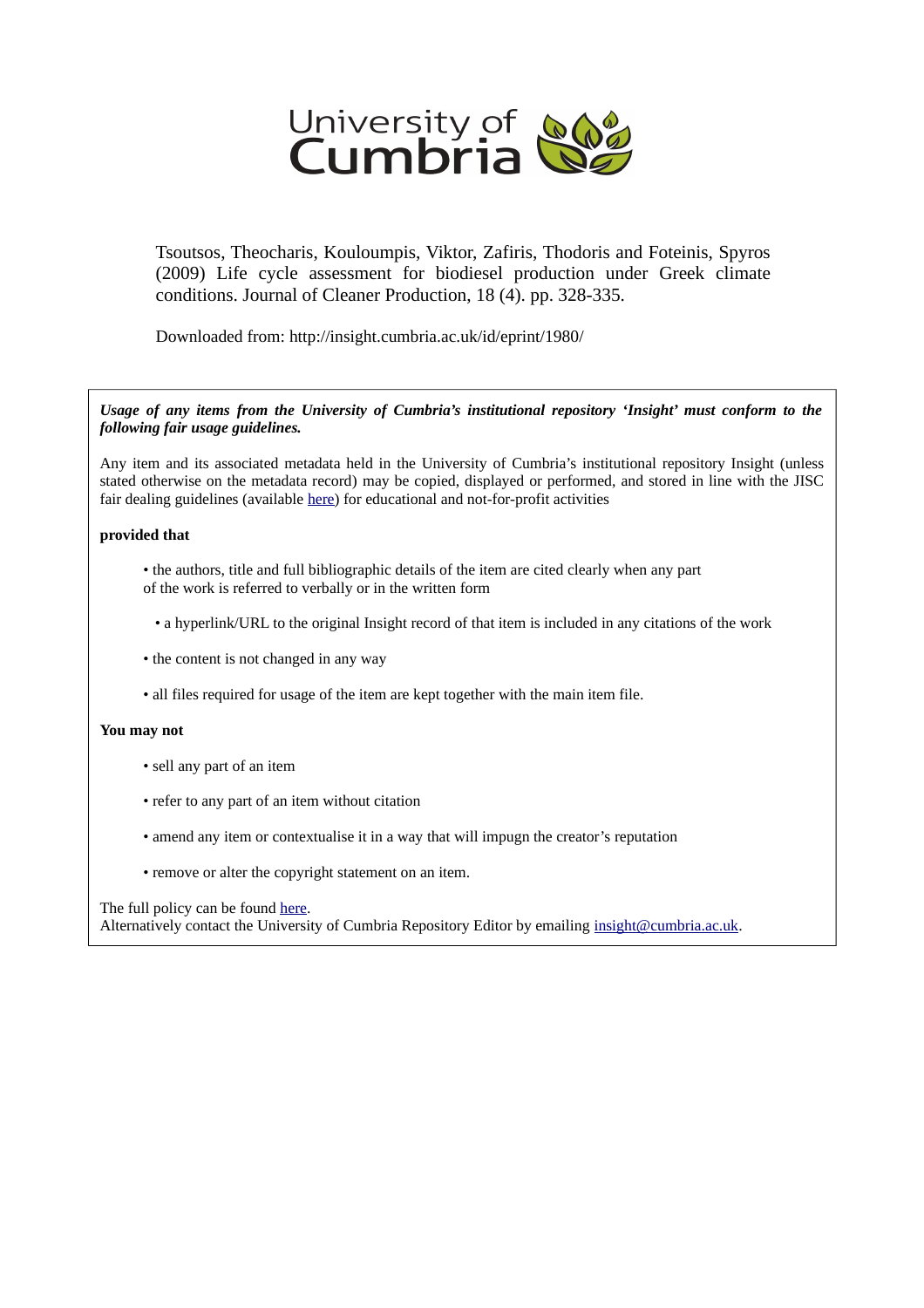# **LIFE CYCLE ASSESSMENT FOR BIODIESEL UNDER THE GREEK CLIMATE CONDITIONS**

Theocharis Tsoutsos<sup>1</sup>, Victor Kouloumpis<sup>1</sup>, Theodoros Zafeiris<sup>1</sup>, Periklis Zolkou<sup>1</sup>, Calliopi Panoutsou<sup>2</sup>

Technical University of Crete, University Campus, 73100,Chania, Greece, Tel: +302821037825, Fax: +302821037858, [theocharis.tsoutsos@enveng.tuc.gr](mailto:theocharis.tsoutsos@enveng.tuc.gr)

2: Imperial College, Centre for Energy Policy and Technology

ABSTRACT: The aim of this paper is the conceptualization and understanding of the biodiesel life cycle produced by various Greek raw materials and under circumstances as already exists in Greece. Furthermore, the paper focuses in assessment and comparison of different biodiesel life cycles with fossil fuels. Three energy crops (rapeseed, sunflower and soy bean), concerning their levels of biodiesel production, have been studied taking into account the existing parameters of Greek climate conditions and production of these plants.

So far in Greece, studies have been conducted concerning the benefits and the environmental impacts by the biodiesel combustion, only at the stage of consumption and emissions, but till today limited number of studies of environmental comparison and assessment of biodiesel production processes exist.

The environmental impact assessment per crop area indicates the biodiesel production under soy bean raw material as the most effective solution among the others and per biodiesel quantity produced, the sunflower one.

This paper concludes that the environmental benefits, in comparison with the fossil fuels, results not only at the emissions stage, but also at the stage of production of biodiesel and that with insignificant modifications it is feasible to decrease environmental impacts at significant degree.

Keywords: biodiesel, life cycle assessment, environmental aspects biomass conversion

# 1 INTRODUCTON

Nowadays the need for alternative and renewable fuels plays important role both for environmental and economic reasons. Biodiesel, a commercial product, similar and substitute of conventional diesel, which can be used instead of conventional diesel but also mixed with this. Diesel of biological origin is defined as the methylester produced by plant or animal oils, quality of diesel to be used as biofuel.

Most emissions of pollutants are decreased by the use of biodiesel compared to the conventional biodiesel [1- 2]. Specifically, CO<sub>2</sub> emissions are decreased at 80% and it is appreciated that even they do not contribute in the greenhouse gas effect, the SO2 emissions tend in the zero and it contains less aromatic hydrocarbons. Finally, we have increased output of combustion limiting the exhaust of incomplete combustion, decreasing the emissions of the RMX at 48%, CO at 47% and non combustible hydrocarbons at 67%.

Also biodiesel is a non-toxic liquid, it does not cause irritations in the skin, and is safer to use than conventional diesel due to its increased ignition point; it has exceptional lubricant characteristics and it biodegrades 4 times more rapidly and also has increased number of cetanes comparatively from the conventional diesel. Finally, in social level, it can decrease the dependence of country from imported fossil fuels, while it can strengthen the employment withholding of populations in the region with the parallel intensification of domestic agriculture means of energy cultures.

The most important disadvantages of biodiesel are the increased NOx emissions comparatively with the conventional diesel via the use of catalysts, the cost of biodiesel production, the higher point of coagulation and evaporation from the conventional diesel result of which is the requirement of heating of reservoirs of storage. Finally, biodiesel has decreased energy content comparatively with the conventional diesel, [3].

A significant disadvantage of the biofuels is their competition with food, subject not technical but mainly economical and political one. Besides their sustainability depends of their scale of production [4] as well as the energy inputs required for their production [5].

According to the EC Biofuel Directive till 2010 their share in the transport sector should be increased up to 5,75%. For this purpose the intensive cultivation of energy crops is under consideration. The main advantage is that their steady production can ensure a wide range and great scale supply of raw materials, with uniformly quality characteristics in liquid biofuel and energy production units.

In this study, has been studied the life cycle [6- 8]of energy crops of rapeseed, sunflower and soy, which are the most popular for biodiesel production in Europe.

#### 2 MATERIALS AND METHODS

## 2.1 Life cycle definition

The process implemented in this work was the design of biodiesel life cycle based on the international conditions [9-10], data gathering, biodiesel production units and crops under study. Checking these data with Greek information sources [11] and local conditions led to the definition of the parameters used in life cycle assessment. After simulation and comparisons of the results among the different types of biodiesel (according to plant cultivation) and also diesel took place along with different scenarios towards decreasing negative environmental impacts.

For every energy crop has been identified five stages which cover the whole production process from soil preparation till biodiesel production and these are: (i) Soil preparation and cultivation; (ii) Raw material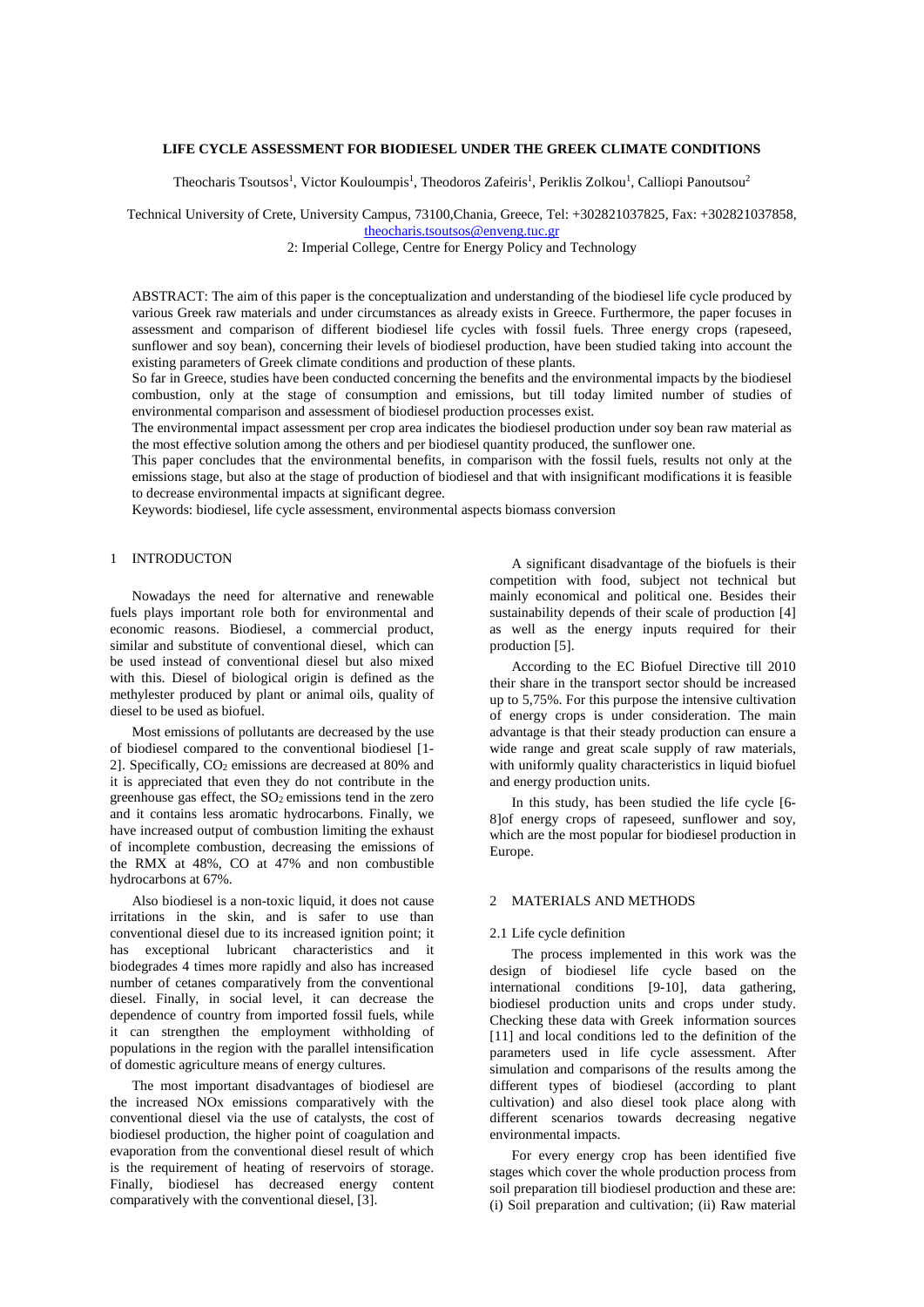transportation; (iii) Oilseed – Crushing; (iv) Oilseed refinery ; (v) Biodiesel production.

The first stage of life cycle is preparation and cultivation of soil. After the growth and harvest of the plants comes the transportation of first material to the processing unit (second stage), where the two next stages take place. At stage three, the seeds are broken and oilseed is produced and then refined. After oil refining, at last stage the oil is transformed into biodiesel in the biodiesel production unit [12].

## 2.2 Software description

SimaPro7 software has been chosen as a widely used LCA tool both by professionals and researchers. Its main advantages are the great number of databases and the ability to evaluate results on the environmental load.

SimaPro7 uses many methods for impact assessment, but all of them have the basic structure that follows:

- 1. Characterization
- 2. Damage Assessment
- 3. Normalization
- 4. Weighting

During characterization, the substances that contribute to a wide category of influences are multiplied by a Characterization Factor, which expresses the grade of contribution of each substance to each effect category. The result is expressed in Impact Category Indicators.

The aim of damage assessment is to combine a number of indicators of wide effect category to a wider Damage Category. To sum up the stress of certain wide effect categories it is easier to evaluate the total stress that is caused by each category of wide effect on damage category.

In normalization we have the ability to compare wide effect category indicators with a given reference point. This comparison is performed by dividing the indicators by the reference point expressing all the indicators to the same measurement unit. This step can be implemented on results from first step and those from second one. The average annual environmental load per country or continent, divided by the population, can be widely used as reference point.

Finally, using weighting, we can multiply by a weighting factor the data we have, either for wide range category indicators or for Damage Category Indicators, adding the new results so as to get a total final result. This step can be implemented in normalized or not data.

The method for comparing and presenting results is Eco – Indicator 99 v 2.1 which includes the capability of analysis through damage valuation step. The categories that have been chosen as the main receivers of environmental loads are the following:

a. Damage to Human Health. The results are expressed as number of years of life lost and number of years of life in disability. Combining these we get the measuring unit Disability Adjusted Life Years (DALY)

b. Damage to Ecosystem Quality. The results are expressed in number of species lost in a certain area during a certain period of time.

Damage to Resources. The results are expressed in energy surpluses required for future fossil fuel extraction.

### 2.3 Differences between energy crops

Concerning soil preparation processes, all three type of plants need tillage ploughing, hoeing and combine harvesting, while rapeseed also needs tillage harrowing. In Table 1 that follows data concerning irrigation, fertilizer, biocide and pesticide, mass transport, and energy requirements [13] and biomass productivity are shown, according to Simapro.

**Table I.** Energy -material requirements and factors

| Irrigation $(m^3)$                                      | Rape<br>seed | <b>Sunflower</b> | Soy   |
|---------------------------------------------------------|--------------|------------------|-------|
| Water river                                             | 54,00        | 108,00           | 216,0 |
| Fertilizer (kg)                                         | Rape<br>seed | <b>Sunflower</b> | Soy   |
| Fertilizer N                                            | 23,00        | 7,00             | 4,00  |
| Fertilizer K <sub>2</sub> O                             | 20,00        |                  |       |
| Fertilizer P <sub>2</sub> O <sub>5</sub>                | 9,00         |                  |       |
| Magnesium Oxide                                         | 2,50         |                  |       |
| <b>Ouantities</b><br>of<br>weed<br>killers (kg)         | Rape<br>seed | <b>Sunflower</b> | Soy   |
| Biocide trifluralin                                     | 0,10         | 0,10             | 0,10  |
| Pesticide pirimicarb                                    | 0,10         |                  | 0,10  |
| Pesticides dicofol                                      |              |                  | 0,05  |
| <b>Transport</b><br>of<br>raw<br>material (tkm)         | Rape<br>seed | <b>Sunflower</b> | Soy   |
| <b>Truck 16t B250</b>                                   | 13,00        | 10,50            | 12,00 |
| <b>Energy Demand in the</b><br><b>Crushing plant</b>    | Rape<br>seed | <b>Sunflower</b> | Soy   |
| Crude oil (kg)                                          | 10,03        | 8,40             | 7,68  |
| Energy grid (kWh)                                       | 18,80        | 15,75            | 12,00 |
| <b>Energy</b> requirements<br>in the refinery           | Rape<br>seed | <b>Sunflower</b> | Soy   |
| Crude oil (kg)                                          | 5,80         | 5,04             | 2,60  |
| Energy grid (kWh)                                       | 6,50         | 5,62             | 2,85  |
| Oil<br><b>Reactive</b><br>and<br><b>Required Energy</b> | Rape<br>seed | <b>Sunflower</b> | Soy   |
| Seed-oil (kg)                                           | 98,00        | 84,00            | 43,20 |
| $MeOH$ (kg)                                             | 21,00        | 18,17            | 9,30  |
| NaOH (kg)                                               | 0,78         | 0,67             | 0,30  |
| Water (kg)                                              | 99,00        | 84,97            | 43,70 |
| $H_3PO_4$ (kg)                                          | 0,61         | 0,52             | 0,26  |
| Energy grid (kWh)                                       | 6,37         | 5,00             | 3,00  |
| Biodiesel product per<br>cultivation acre               | Rape<br>seed | <b>Sunflower</b> | Soy   |
| Produced Quantity (kg)                                  | 97,12        | 83,44            | 42,91 |
| Production factor                                       | 1,00         | 1,16             | 2,26  |

#### 2.3 Alternative scenarios

Then we changed some parameters in order to reduce the environmental stress caused [14]. For every conversion in the current scenario we created a new alternative scenario, in order to distinguish the benefits or stresses arising from the diversification separately. For the differentiation in fertilizing, we tested alternative fertilizers with a specified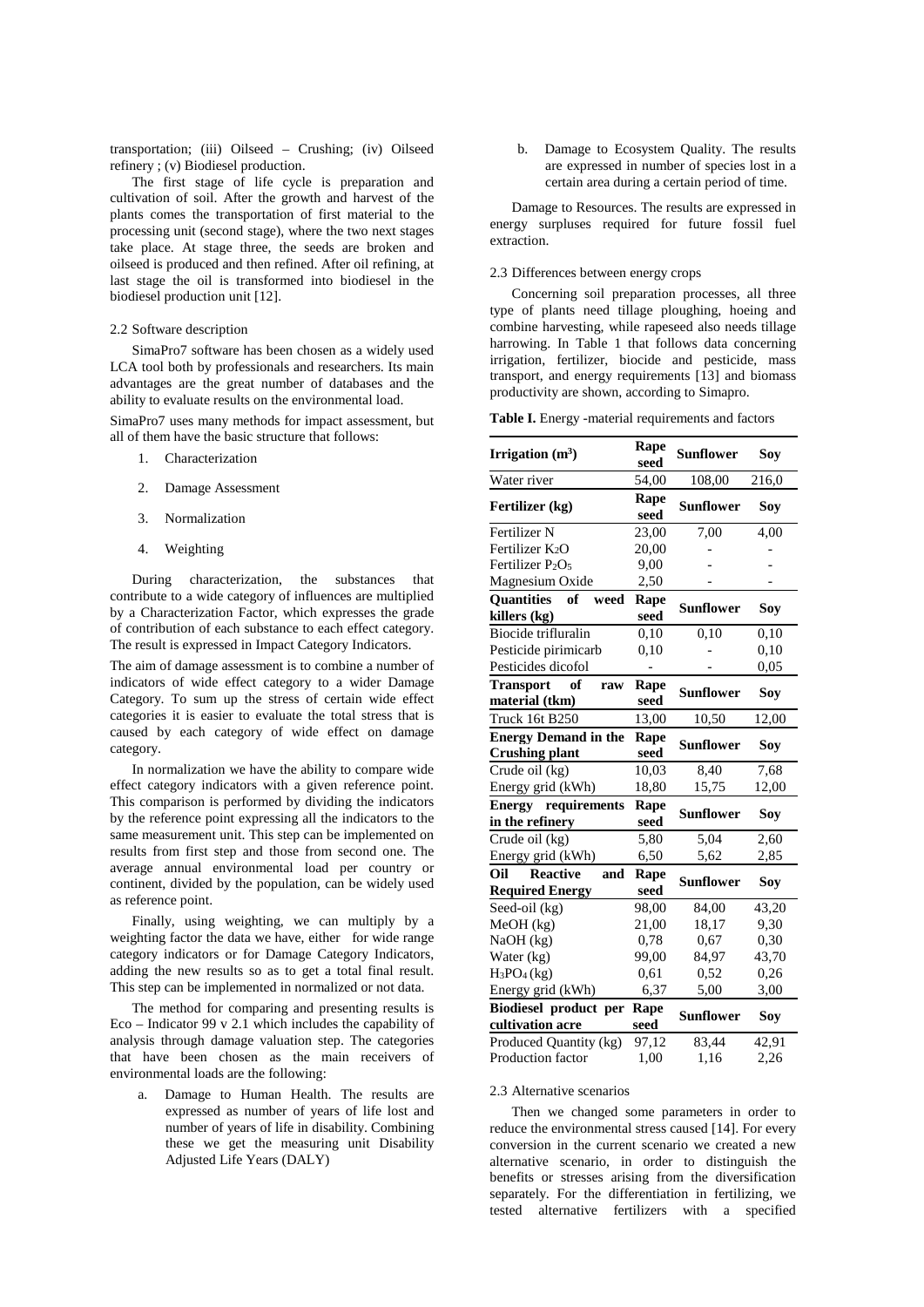composition. The composition of four fertilizers was: Ammonium nitrate [NH4NO3], Ammonium Sulphate [(NH4)2SO4], Calcium nitrate [Ca(NO3)2], Potassium nitrate [KNO3]. Then we tested the replacement of industrial fertilizers, non organic origin with organic fertilizers (manure). For differentiations in irrigation we initially decreased irrigation by 20%, while in the second scenario the amount of water required was increased by 20%. Concerning differentiations in fuel oil, we replaced the quantities of petroleum oil, diesel and petrol. The quantities involved have the same energy content with the consumed quantity of fuel oil in the standard scenario, while for the differentiation in energy network we assumed that the use of renewable energy (supply network) has increased by 20%. For every scenario, we assumed that there is hydroelectricity, solar energy or wind energy contribution.

# 3 RESULTS AND DISCUSSION

#### 3.1 Results per cultivation

The comparison between crops is performed by computing the load for each crop

## 1. per acre of crop

2. per produced quantity of biodiesel

For the presentation of results per tonnage produced biodiesel the volume of production has been used as a reference point, while per acre crop the reference point used has been feedstock. Per acre crop, the final quantity produced can be shown in Table 1.

Thus, for production of 97.120 kg biodiesel using sunflower as raw material 1,1639 acres are required, while using soy the required acres are 2,2633. The tables and charts of those cases in sunflower and soy will be presented initially for every acre of cultivated and then per 97.120 kg produced biodiesel, whereas in the case of rapeseed tables and charts are presented once as they serve in the two cases.

#### 3.1.1 Rapeseed

The maximum stress is caused by the use of nitrogen synthesis fertilizer at a rate of 32,1% while the overall stress caused by fertilizing the soil exceeds 40% (40,32%). Major environmental loads are added because of the use of methanol, with a contribution rate of 12,9%, while most important factor after fertilizing soils are energy requirements, either in the form of liquid fuel or in the form of energy that comes from the local network, making the particular combination of loads to stand for 21,27% of the total.

The allocation of those costs mainly affects fossil fuels and minerals categories that harm the respiratory system (respiratory inorganic). The effect on the first case is due to the consumption of materials required for the production of energy, whereas in the second case to minerals and particulates emissions.

## 3.1.2 Sunflower

In the case of cultivation of sunflower it is observed that the biggest part of the environmental load comes from the demands in energy consumed in breaker and oil refinery with a participation rate of 39,3%. Below are the

stresses coming from soil fertilizers with a contribution rate of 21,4% and from the use of methanol in the biodiesel production plant at a rate 24,2%. In addition, the main receivers of the stresses per effect category are identical in both cases.

#### 3.1.3 Soy

The stresses rates also in this case come from the energy required with a contribution rate of 41,4%. Following is the environmental load arising from the use of methanol at a rate 17,8%, while fertilizers contribute with 17,5%.

Turning to the soy crop in terms of quantity produced the differences that we have concern only the final result as the structure and limits of life cycle remain unchanged. In this culture, because of the limited potential for biodiesel production per acre crop, we note that by bringing the results in terms of quantity has a strong increase in the output as expected.

#### 3.2 Cultivation comparison

#### 3.2.1 Comparison per cultivation acre

Initially comparing the environmental impacts arising in the production of biodiesel per acre of crop the use of rapeseed as raw material causes the greatest environmental stresses. According to the results, soy seems to be the best raw material.We observe that in all three crops most of the environmental loads come from three factors: a. Fertilizers use (mainly of nitrogen composition), b.Methanol use (during process of oilseed conversion to biodiesel), c.Energy requirements (for oilseed refinery and crushing for the production of the oilseed).

In the cultivation of rapeseed the extensive use of fertilizers and particularly the large quantities of nitrogenous fertilizers, as compared to the other crops, is causing rapid increase in environmental loads and make it more harmful. Among the crops of sunflower and soy major differences result from the smaller requirements of soy crop for all three factors with the biggest environmental load.

The allocation of environmental stresses among three categories (Damage Categories) gives similar results. We observe that stresses in various ecosystems are extremely scarce and follow those on human health. The sector stressed more is the one of sources because both in the manufacturing of fertilizers and methanol important consumption of energy exist.

#### 3.2.2 Comparison per biodiesel produced quantity

Summing the results per quantity generates very different outcomes. According to the possibilities of production per area for every crop, we see that the case of soy is far ahead of the others. Due to the low productivity of soy production for the same quantities of biodiesel, the other two crops require almost twice area. Calculating the stress which arise from quantity produced, the production using rapeseed as raw material remains more harmful for the same reasons as stated in the previous comparison. However in this comparison because of the combination and performance requirements (fertilizing, methanol and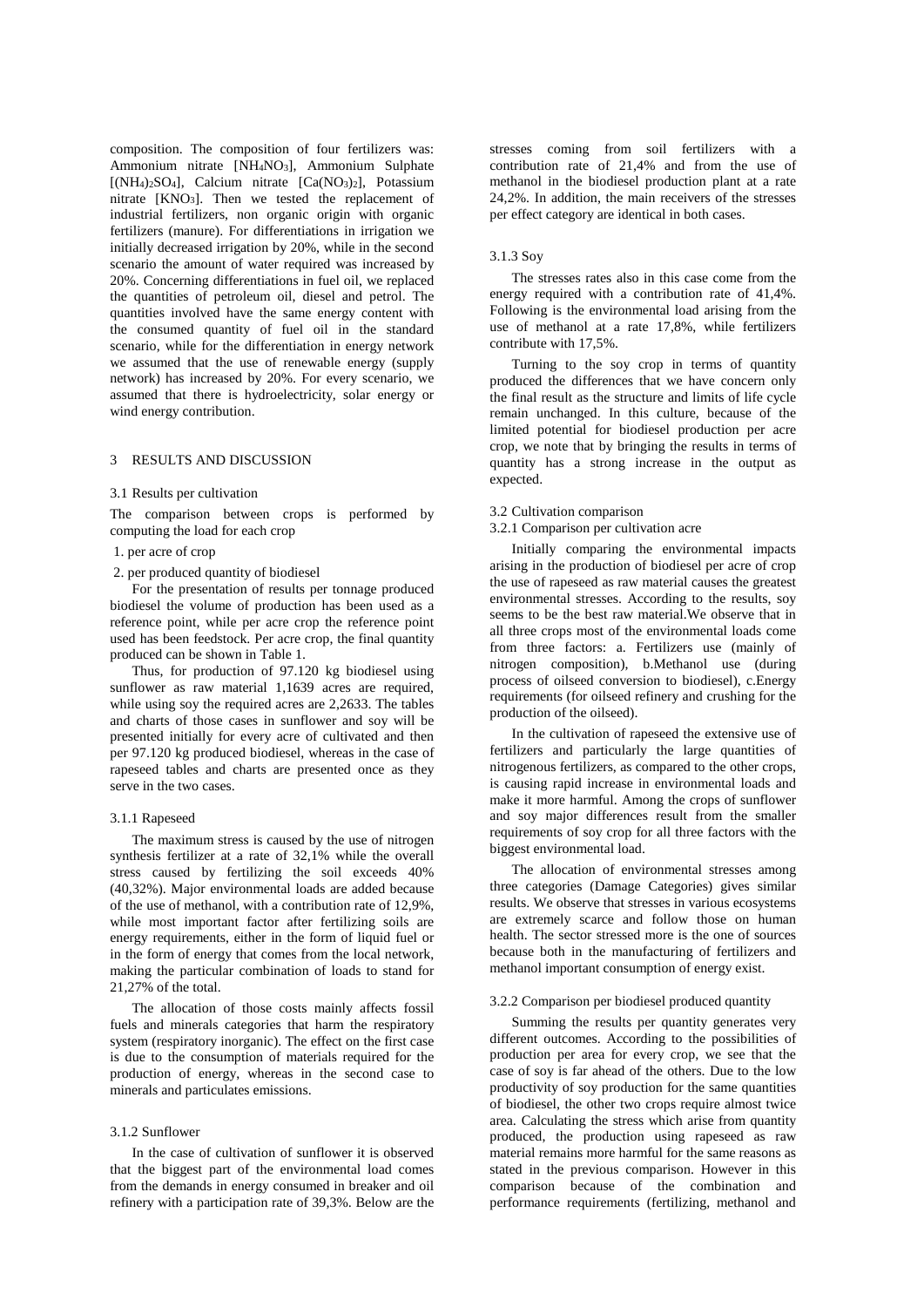energy use), or crop, the cultivation that damages less the environment is that of sunflower.

Similarly to the previous comparison, the distribution of environmental loads of three categories (Damage Categories) has no major differences, and in that comparing the sector that pays more is the field of sources as in the production of fertilizer and methanol we also have consumption of significant energy requirements, as was previously mentioned.

## 3.2.3 Comparison with compatible biofuel

Then, we compared the stresses arising between equal amounts of biodiesel production from the three different crops that we have studied with the stresses caused by using quantities of conventional diesel. Unfortunately, the energy content of biodiesel is behind the energy content with conventional diesel. The proportion of energy produced from biodiesel conforms with the conventional diesel fuel for equal amounts varies depending on the composition and properties of the fuel. For this study this ratio is considered to be equal to 0,873. According to this ratio we compared the process required for the production of 97.120 kg biodiesel (quantity produced per acre crop rapeseed) from every culture, and 84,78 kg conventional diesel so that the total energy content would be equal at all four cases. The overall result gives us that a part of life cycle till the combustion of fuel, the case of biofuels is by far the most environmentally friendly solution.

Except for biodiesel production when using rapeseed as raw material, the environmental costs resulting from the production quantities of biodiesel with this energy content is less than the corresponding caused by the extraction, transportation and processing of conventional diesel

#### 3.3 Alternative comparison results

The calculations and comparisons of the results were made in accordance with the quantity of biodiesel in each case. However, conversions to baseline scenarios for each case were made and presented, per acre of crop. In comparison stages of the software, each scenario was multiplied with the corresponding coefficient. After multiplying all scenarios, they present the final effect caused by the production of 97.120 kg biodiesel. This amounts to the quantity of biofuel produced per acre of rapeseed cultivation and coefficients as shown in Table 1.

# 3.3.1 Fertilizer differentiations

## 3.3.1.1 Rapeseed

In the scenarios that follow, we have chosen to define specific composition of manure on four separate occasions as well as organic fertilizer composition. In any alternative scenario, we get the same amount of nitrogen in order to have the same effects of fertilization. In table 2 that follows, these alternative scenarios are shown, as well as their distinction from the original.

**Table II.** Life Cycle Analysis fertilizer scenarios for the three different types of energy crops

| Fertilizer<br>name                      | scenario Rape seed Sunflower Soy |                                 |  |
|-----------------------------------------|----------------------------------|---------------------------------|--|
| LCA No1 NH <sub>4</sub> NO <sub>3</sub> | NH <sub>4</sub> NO <sub>3</sub>  | NH <sub>4</sub> NO <sub>3</sub> |  |
|                                         |                                  |                                 |  |

|                 | LCA $No2$ $(NH_4)_2SO_4$ | $(NH_4)_2SO_4$                    | $(NH_4)_2SO_4$                    |  |
|-----------------|--------------------------|-----------------------------------|-----------------------------------|--|
|                 | LCA No3 $Ca(NO3)2$       | Ca(NO <sub>3</sub> ) <sub>2</sub> | Ca(NO <sub>3</sub> ) <sub>2</sub> |  |
| LCA No4 KNO3    |                          | KNO <sub>3</sub>                  | KNO <sub>3</sub>                  |  |
| LCA No5 Organic |                          | Organic                           | Organic                           |  |

The quantities of fertilizers in the first four scenarios remain the same as they are calculated according to their overall content of nitrogen. In the case of organic manure, we know that the composition is 4% nitrogen, 6% phosphorus and 4% potassium as nutritious materials (the remaining 86% consists of organic material that helps to further improvement of soil). Thus to cover the needs of nutrients additional 575 kg/ha of cultivated area are required.

We observe that we can reduce the overall environmental impacts using fertilizer, with ammonium sulphate as the main ingredient, scenario LCA rapeseed No2 (reducing output by 11%) or using an organic fertilizing, scenario LCA rapeseed No5 (decrease output by 17,1 %).

#### 3.3.1.2 Sunflower

In the case of cultivation of sunflower, the fertilizer requirements come up to 7 kg of nitrogen. To meet that demand using organic fertilizers the required quantity should be 100 kg. Other elements remain unchanged from the cultivation of rapeseed as shown in Table 2.

In this case as previously alternative scenarios with a more efficient end result are that using fertilizer with main ingredient ammonium sulphate, scenario LCA sunflower No2 (reduction of the output at 6,8%) or using an organic fertilizing, scenario LCA sunflower No5 (reduction of output by 4,8%). We observe that in this case, the rate decrease is equally satisfactory to the case of rapeseed. Also in the case of the sunflower, it is observed that the organic fertilizing is not an optimal solution. In the case of rapeseed, ammonium sulphate can replace nitrogen fertilizer quantities only, while to cover the fertilizing demands phosphoric and potassium fertilizers are used. On the contrary, with the use of organic manure those needs are covered reducing further the environmental load. In the case of sunflower (as in soy), potassium and phosphate synthesis fertilizers are not used, thus reducing the impact from the change of mineral organic fertilizing is limited.

#### 3.3.1.3 Soy

In the case of soy cultivation, the required fertilizers come up to 4 kg of nitrogen. To meet the demand with organic fertilizing the required quantity comes up to 100 kg. Other elements remain unchanged from the cultivation of rapeseed as seen in Table 2.

Reductions in this crop are similar to the case of the sunflower as the basic characteristics remain the same. In this case as in the previous alternative scenarios that have a more efficient end result is that of fertilizer, using as ammonium sulphate the main ingredient, scenario LCA soya (per biodiesel production) No 2 (reduction of the output by 6%) or using an organic fertilizing, scenario LCA soy (per biodiesel production) No 5 (a cut of 4,5%).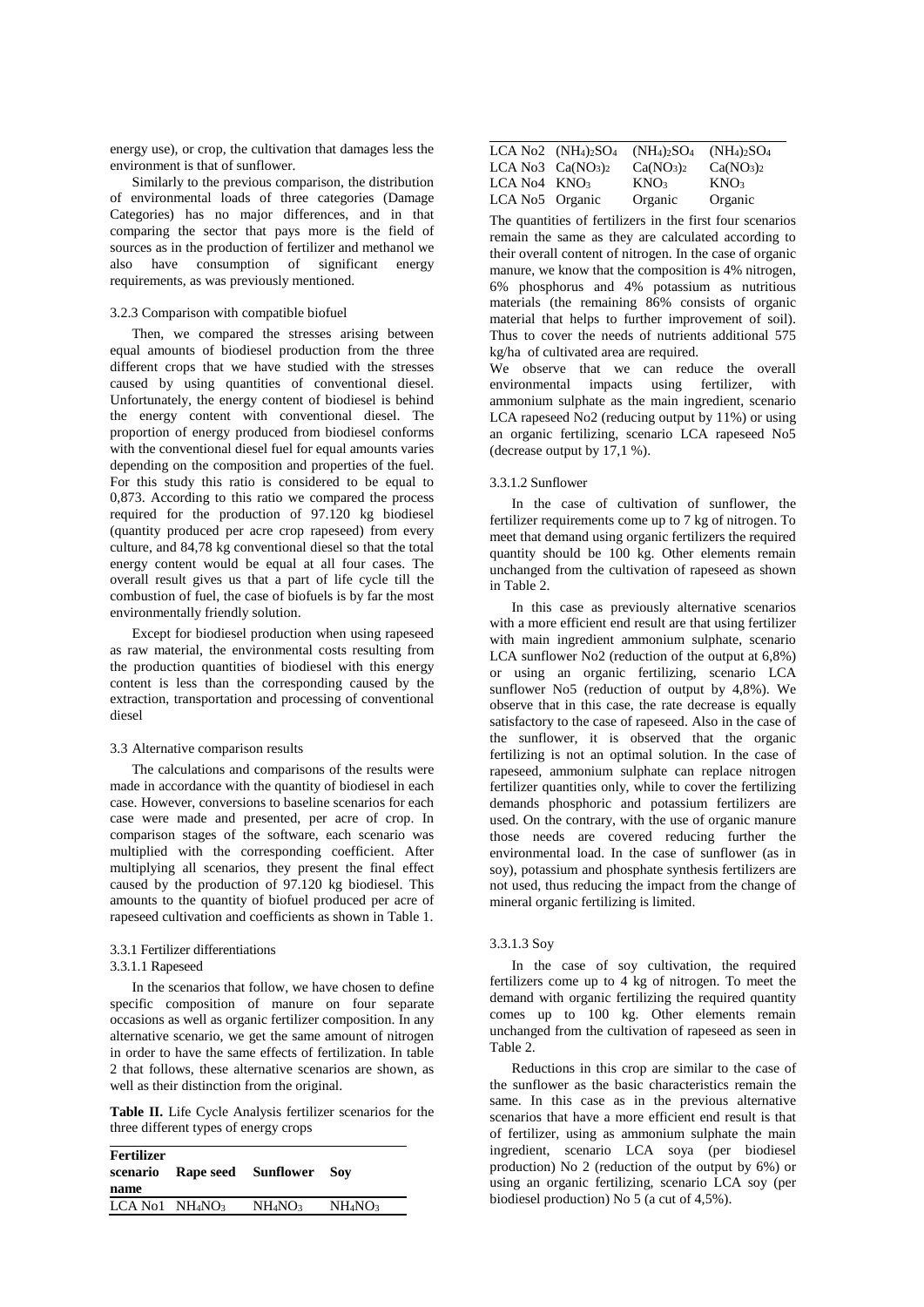## 3.3.2 Irrigation differentiation

For the control of the importance of irrigation in the environmental impact two alternative scenarios were designed changing water consumption by 20% (increase and decrease respectively). Changes in the end result in all three crops were almost negligible. The assumption is that the environmental load through the consumption of water is several orders lower than that of other parameters.

# 3.3.3 Fuel type differentiations

## 3.3.3.1 Rapeseed

In the life cycle of three crops liquid fuel are used in the stages of rupture of grains and oilseed refining. Fuel oil requirements for these stages come up to 10.028 kg, for crushing 250.7 kg raw materials, while 5.866 kg of fuel oil are consumed for refining 97.773 kg of oilseed. The corresponding quantities required in case of gasoline or petroleum diesel use are shown in Table 3 below and the scenarios that were introduced conversions are the scenarios No 9 and No 10 respectively.

**Table III.** Life Cycle Analysis fuel scenarios for the three different types of energy crops

|                           |                  | <b>Rapeseed</b>      |                 |
|---------------------------|------------------|----------------------|-----------------|
| Fuel<br>scenarios<br>(kg) | <b>Fuel type</b> | Seed-oil<br>industry | <b>Refinery</b> |
| LCA No 6                  | Crude oil        | 10,03                | 5,86            |
| LCA No 7                  | <b>Benzene</b>   | 9,57                 | 5.63            |
| LCA No 8                  | Diesel oil       | 9.91                 | 5,83            |
|                           |                  | Sunflower            |                 |
| Fuel<br>scenarios<br>(kg) | <b>Fuel type</b> | Seed-oil<br>industry | Refinery        |
| LCA No 6                  | Crude oil        | 8,40                 | 5,04            |
| LCA No 7                  | Benzine          | 8,06                 | 4,83            |
| LCA No 8                  | Diesel oil       | 8,34                 | 5,00            |
|                           |                  | Soy Bean             |                 |
| Fuel<br>scenarios<br>(kg) | <b>Fuel type</b> | Seed-oil<br>industry | Refinery        |
| LCA No 7                  | Benzine          | 7,37                 | 2,49            |
|                           |                  |                      |                 |

Comparison of the final results does not varies a lot as the source of fuel and its nature remains the same in all three cases.

With very little difference to the final result the first scenario comes as the optimal solution. The difference in the final result with the other scenarios are almost nil, and calculated at 0,01% compared with the scenario No 8 and 0,5% on the scenario No 9.

#### 3.3.3.2 Sunflower

Corresponding transformations have been studied in the other crops too. In the case of the sunflower, fuel oil has been used in fuel oil oilseed and oil refinery. To crush 210 kg of seeds 8,40 kg of fuel oil are needed, while refining 84 kg oilseed requires 5,04 kg of fuel oil. The corresponding quantities and scenarios for these cases are presented in Table 3.

The differences between the final results are relatively small (0.1% on the scenario No 8 and 0.7% on the scenario No 9) and the optimal solution is to use liquid fuel oil. Compared to the cultivation of rapeseed the increase the final result will be slightly larger, and this differentiation is due to the limited use of fertilizers.

#### 3.3.3.3 Soy

In the case of soy requirements of fuel oil for shattering 240 kg of seed is 7,68 kg, while refining of 43,2 kg oilseed requires 2.542 kg of fuel oil. The corresponding quantities and scenarios for these cases are presented in Table 3.

As in previous cases, the differentiations between the final results are relatively small (0.1% on the scenario No 8 and 0,9% on the scenario No 9), and the optimal solution is to use liquid fuel type fuel oil.

# 3.3.4 Energy grid differentiations

#### 3.3.4.1 Rapeseed

The life stages through which we have energy derived from the network are the stages of breaking seed, of oil refining and the process of converting oil to biodiesel. According to the assumptions, we get the following Table 4.

Table IV. Life Cycle Analysis grid energy scenarios for rapeseed energy crop

|                  | <b>Rapeseed</b>                      |                      |                 |                            |
|------------------|--------------------------------------|----------------------|-----------------|----------------------------|
| name             | <b>Scenario Energy type</b><br>(kWh) | Seed-oil<br>industry | <b>Refinery</b> | Pro<br>duct<br>ion<br>unit |
| LCA<br>No9       | Energy from<br>fossil fuels          | 18,80                | 6,55            | 6,37                       |
| LCA.             | Energy from<br>fossil fuels          | 15,04                | 5,24            | 5,10                       |
| No10             | Hydroelectric<br>Energy              | 3,76                 | 1,31            | 1,27                       |
| LCA              | Energy from<br>fossil fuels          | 15,04                | 5,24            | 5,10                       |
| N <sub>011</sub> | Solar Energy                         | 3,76                 | 1,31            | 1,27                       |
| LCA              | Energy from<br>fossil fuels          | 15,04                | 5,24            | 5,10                       |
| No12             | Wind Energy                          | 3.76                 | 1,31            | 1,27                       |

We observe that the increase in the share of renewable energy sources improves the final result in every case. The reduction of stresses in accordance with the final result ranges from 2,2% to 2,8%. The smallest reduce of stresses is caused by the use of photovoltaic systems (2,2%) while the optimal solution presented is that of hydroelectric energy use (2,8%) with a few differences from the case of wind energy $(2,75\%)$ .

#### 3.3.4.2 Sunflower

Corresponding transformations also studied in the other crops. In the case of the sunflower differentiations in the life cycle data associated with that from the grid power are shown in Table 5. Also in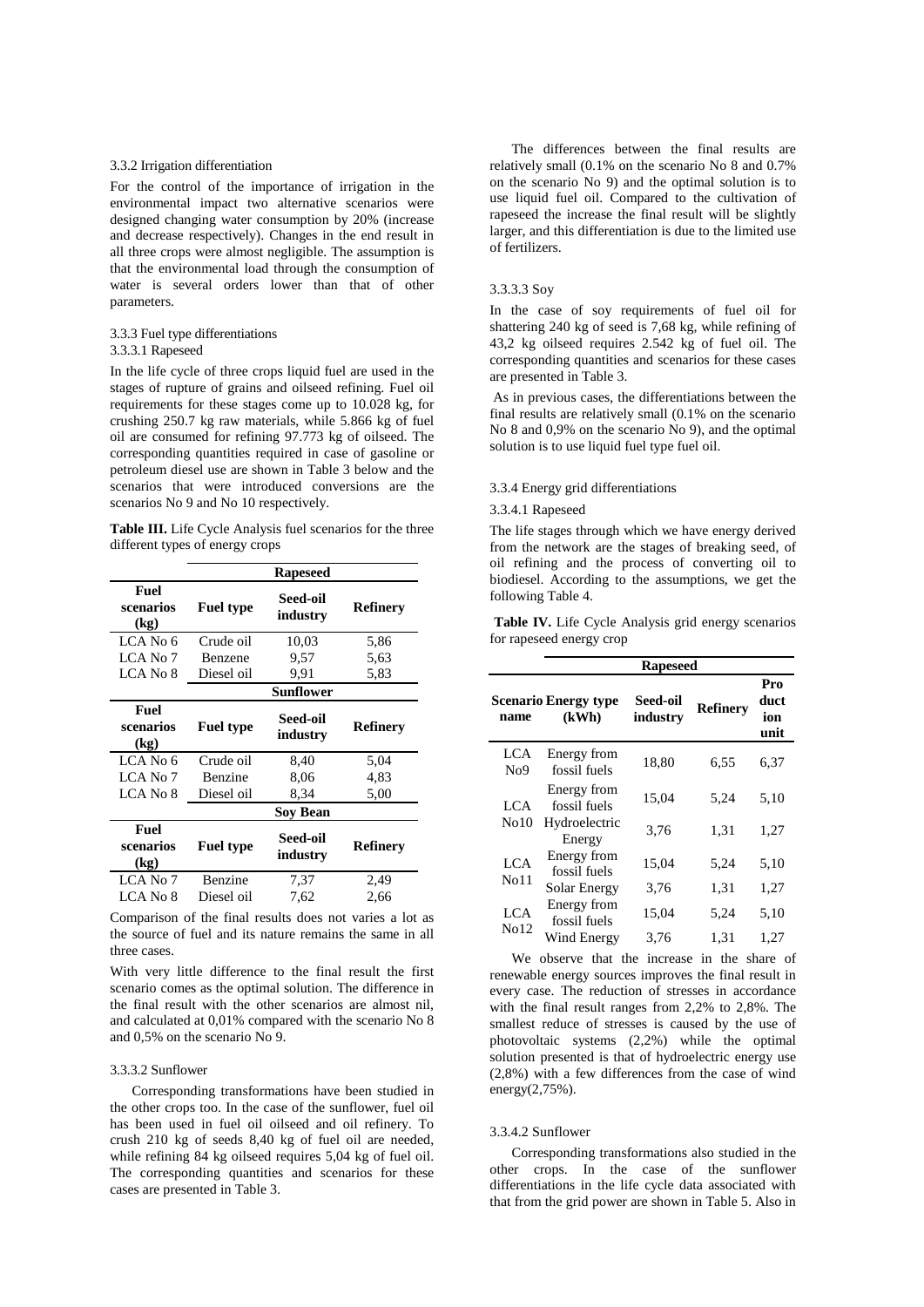sunflower biodiesel production, the final result is reduced for all three options. The optimum solution seems to be that of increasing the use of hydroelectric energy to the grid (4,5%) showing few differences compared with the increased use of wind power 20% (4,3%). Finally, the case of the exploitation of solar energy is advantageous compared with the original scenario however, the reduction of environmental impacts is the smallest  $(4,1\%)$ .

**Table V.** Life Cycle Analysis grid energy scenarios for sunflower energy crop

|                             | Soy                  |              |                        |
|-----------------------------|----------------------|--------------|------------------------|
| <b>Energy type</b><br>(kWh) | Seed-oil<br>industry | Refi<br>nerv | Produ<br>ction<br>unit |
| Energy from<br>fossil fuels | 15,75                | 5,6,         | 5,47                   |
| Energy from<br>fossil fuels | 12,6                 | 4,5          | 4,38                   |
| Hydroelectric<br>Energy     | 3,15                 | 1,13         | 1,09                   |
| Energy from<br>fossil fuels | 12,6                 | 4,5          | 4.38                   |
| Solar Energy                | 3,15                 | 1,13         | 1,09                   |
| Energy from<br>fossil fuels | 12,6                 | 4,5          | 4,38                   |
| Wind Energy                 | 3,15                 | 1,13         | 1,09                   |
|                             |                      |              |                        |

## 3.3.4.3 Soy

In the case of soy beans, conversions and descriptions for the various alternative scenarios are presented in Table 6.

**Table VI.** Life Cycle Analysis grid energy scenarios for soy energy crop

| Sov                           |                                         |                             |                 |                               |
|-------------------------------|-----------------------------------------|-----------------------------|-----------------|-------------------------------|
| name                          | <b>Scenario Energy</b><br>type<br>(kWh) | <b>Seed-oil</b><br>industry | <b>Refinery</b> | <b>Produc</b><br>tion<br>unit |
| <b>LCA</b><br>No <sub>9</sub> | Energy from<br>fossil fuels             | 12,00                       | 2,85            | 2,82                          |
| LCA                           | Energy from<br>fossil fuels             | 9.60                        | 2,28            | 2,25                          |
| No 10                         | Hydroelectric<br>Energy                 | 2.40                        | 0.57            | 0.56                          |
| <b>LCA</b>                    | Energy from<br>fossil fuels             | 9,60                        | 2,28            | 2,25                          |
| No 11                         | Solar Energy                            | 2,40                        | 0.57            | 0.56                          |
| LCA<br>No 12                  | Energy from<br>fossil fuels             | 9.60                        | 2,28            | 2,25                          |
|                               | Wind Energy                             | 2.40                        | 0.57            | 0.56                          |

Like the two previous occasions, there are decreasing environmental loads comparing the final results. A greater reduction derives from increased use of hydroenergy (4,5%). Then comes the case of wind power (4,0%), while smaller environmental benefits arise from the increased use of photovoltaic systems (3,8%)

#### 3.4 Comparison to optimum factors

Then, scenarios have been created for every cultivation using the parameters that lead to the greater decrease in environmental impact.

After these changes, final results for all three crops show great decrease while in case of rapeseed for the optimum scenario the final result is less than the equivalent in case of conventional fuels. In case of rapeseed, in new scenario there is a decrease of 19,5% in final result. In case of soy this decrease is 8,2% while in case of sunflower the final result is decreased by 9,1%. As shown in Table 7, the greater the fertilizer demand of cultivation the greater benefit we get by using organic fertilizers.

| Scenario name                                     | Final  |
|---------------------------------------------------|--------|
|                                                   | result |
| LCA rapeseed                                      | 18,27  |
| LCA rapeseed final                                | 14.7   |
| LCA soya (per biodiesel production)               | 13,19  |
| LCA soya (per biodiesel production)<br>final      | 12,11  |
| LCA sunflower (per biodiesel<br>production)       | 9.72   |
| LCA sunflower (per biodiesel<br>production) final | 8,83   |
| Diesel                                            | 15.81  |

#### 4 CONCLUSION

Comparing the three energy crops, rapeseed turns out to be the more beneficial due to the highest yield of biodiesel production, but it is most problematic cultivation because of the increased amount of fertilizers used for plant growth. Comparing the next two energy crops for their cultivated area the case of soy is the most favorable solution because of the decreased demand in methanol. Comparing the two subsequent crops on the environment effects, in terms of cultivated area, the case of soy is clearly a more favorable solution because of reduced requirements for fertilization in methanol, for the conversion of oil and for consumed energy in other stages of production and refining of oil. But as to the quantity of biodiesel, the results differ because of the most favorable ratio of required fertilizer, use of methanol and consumed energy per volume of produced biodiesel. This is expected because the major environmental stresses are caused by the consumption of fossil materials and the use of fertilizers. By evaluating both comparisons, we conclude that the production of sunflower biodiesel is more favorable and environmentally friendly.

About the results of the stresses first comes the sector of mineral raw materials, for the demands of energy in the whole process and may be regarded as apparent because the result of the process is energy. Moreover, we have substantial expenses also in the emissions of particulates and substances, harmful to human health and particularly to our respiratory system with a larger share of ammonia and sulphur oxides emitted.

In comparison with conventional diesel, without taking in account the negative consequences of burning, we note that the production of biodiesel from